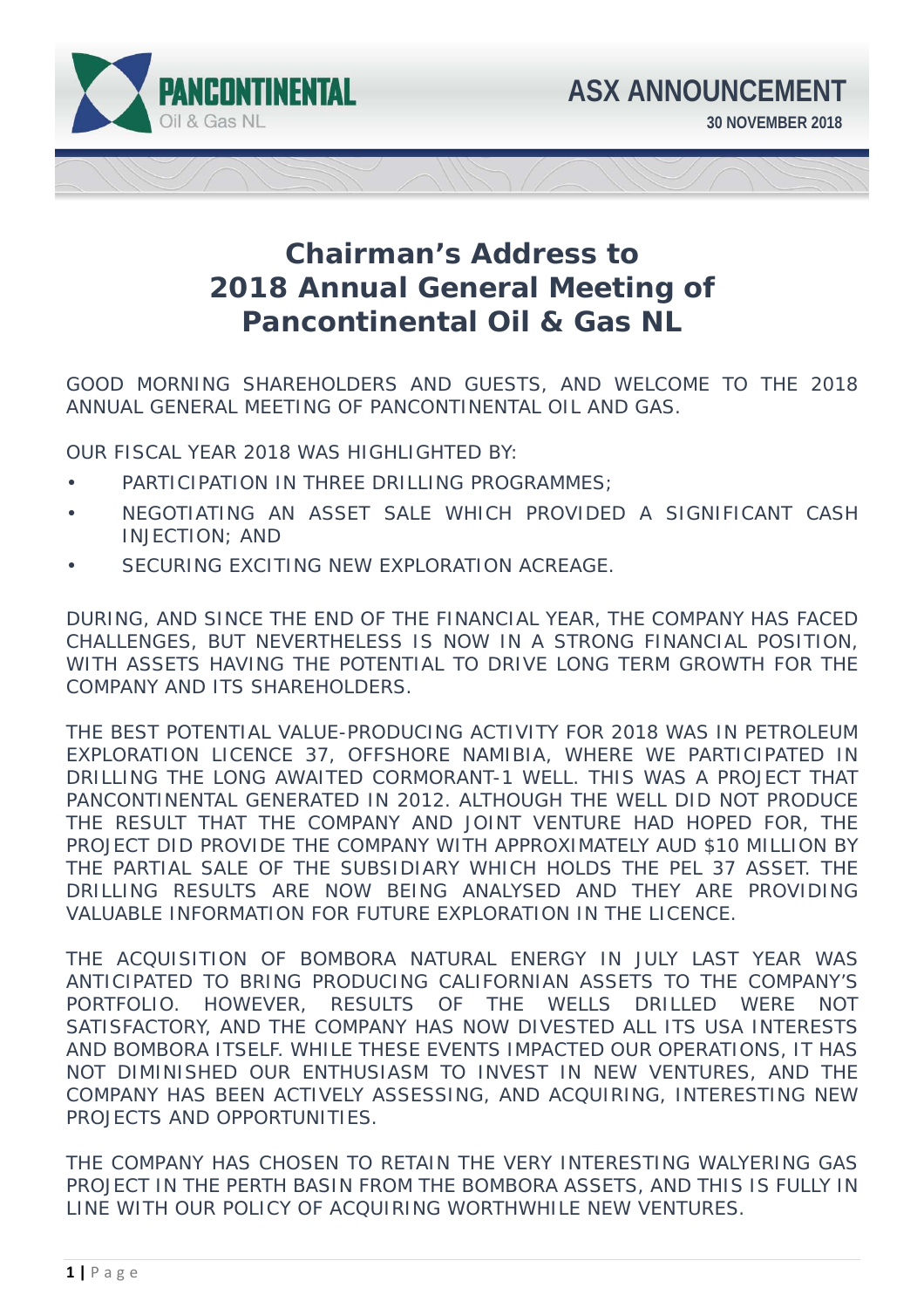PANCONTINENTAL IS RETURNING TO ITS ROOTS OF INVESTING IN FRONTIER, UNDEREXPLORED AREAS AS OPERATOR. AS SUCH, IT APPLIED FOR ADDITIONAL ACREAGE OFFSHORE NAMIBIA THIS YEAR, AND WAS SUCCESSFUL IN SECURING A MAJOR NEW PROPERTY AMID INTERNATIONAL COMPETITION. THE NEW LICENCE, PEL 87, IS IN THE ORANGE BASIN, WHICH IS SOME DISTANCE SOUTH OF OUR PEL 37 LICENCE AREA IN THE WALVIS BASIN.

THE JOINT EFFORTS OF DIRECTORS BARRY RUSHWORTH AND ERNIE MYERS BROUGHT THE PEL 37 PROJECT TO THE COMPANY IN 2012. THIS PROJECT WAS THEN FARMED OUT AND MORE THAN US \$70 MILLION HAS BEEN SPENT ON SEISMIC AND DRILLING, WITH PANCONTINENTAL FREE-CARRIED AT 30%, AND ABOUT 10 MILLION AUSTRALIAN DOLLARS IN CASH BROUGHT TO THE COMPANY THROUGH THE SALE OF 10% OUT OF THAT 30%.

THE TEAM HAS DONE IT AGAIN WITH THE AWARD OF PEL 87 OFFSHORE NAMIBIA, A PROJECT THAT HOLDS TRUE WORLD CLASS OIL POTENTIAL.

IN PEL 87, THE SATURN SUPERFAN TURBIDITE COMPLEX CONTAINS A NUMBER OF INDIVIDUAL LEADS, AND THE WHOLE STRUCTURE ITSELF APPEARS TO BE ENCLOSED IN SEALING SHALES WITH THE POTENTIAL TO BE ONE HUGE SINGLE OIL TRAP.

THE SUPERFAN LIES IMMEDIATELY ON TOP OF RICH OIL SOURCE SHALES WHICH ARE MATURE FOR OIL GENERATION. THIS IS A HUGE AND HIGHLY PROSPECTIVE PLAY TYPE THAT HAS BEEN VERY SUCCESSFULLY TESTED IN ANALOGUE BASINS BUT NEVER DRILLED IN NAMIBIA.

THIS REGION IS A REAL HOTSPOT, WITH SHELL, TOTAL, AND OTHERS DRILLING VERY SIMILAR PROSPECTS ON-TREND IN THE NEXT TWO YEARS.

THE COMPANY IS VERY ACTIVELY SETTING THE PACE OF THIS PROJECT, ALONGSIDE OUR SUPER-MAJOR NEIGHBOURS. THE MORE WE FIND OUT ABOUT THIS AREA, THE MORE EXCITED WE ARE ABOUT THE TRULY VAST POTENTIAL WE HAVE THERE.

INDUSTRY INTEREST CONTINUES TO INCREASE OFFSHORE NAMIBIA, WITH THE RECENT ENTRY OF EXXONMOBIL, TOTAL, KOSMOS AND SHELL. PANCONTINENTAL BELIEVES THE TIME IS RIGHT TO HOLD AN EXPANDED EXPLORATION PORTFOLIO IN THIS COUNTRY, WHICH WE HAVE FOUND TO BE STABLE AND TRANSPARENT.

CLOSER TO HOME, IN WESTERN AUSTRALIA, THE MANAGEMENT TEAM, SPEARHEADED BY MARIE MALAXOS IN THIS CASE, HAS BEEN MAKING GOOD PROGESS ON THE WALYERING CONVENTIONAL GAS FIELD PROJECT. THE COMPANY IS CURRENTLY EARNING A 70% INTEREST AND OPERATORSHIP. AN APPLICATION TO CONDUCT 3D SEISMIC ACQUISITION IS IN THE PROCESS OF BEING APPROVED.

DURING THE FINANCIAL YEAR PANCONTINENTAL RAISED AUD \$2.0 MILLION THROUGH PLACEMENTS AND AUD \$1.6 MILLION VIA THE ISSUE OF CONVERTIBLE NOTES. THIS IS IN ADDITION TO ABOUT AUD \$10 MILLION BROUGHT TO THE COMPANY'S COFFERS BY SALE OF THE INTEREST IN PANCONTINENTAL NAMIBIA PTY LTD.